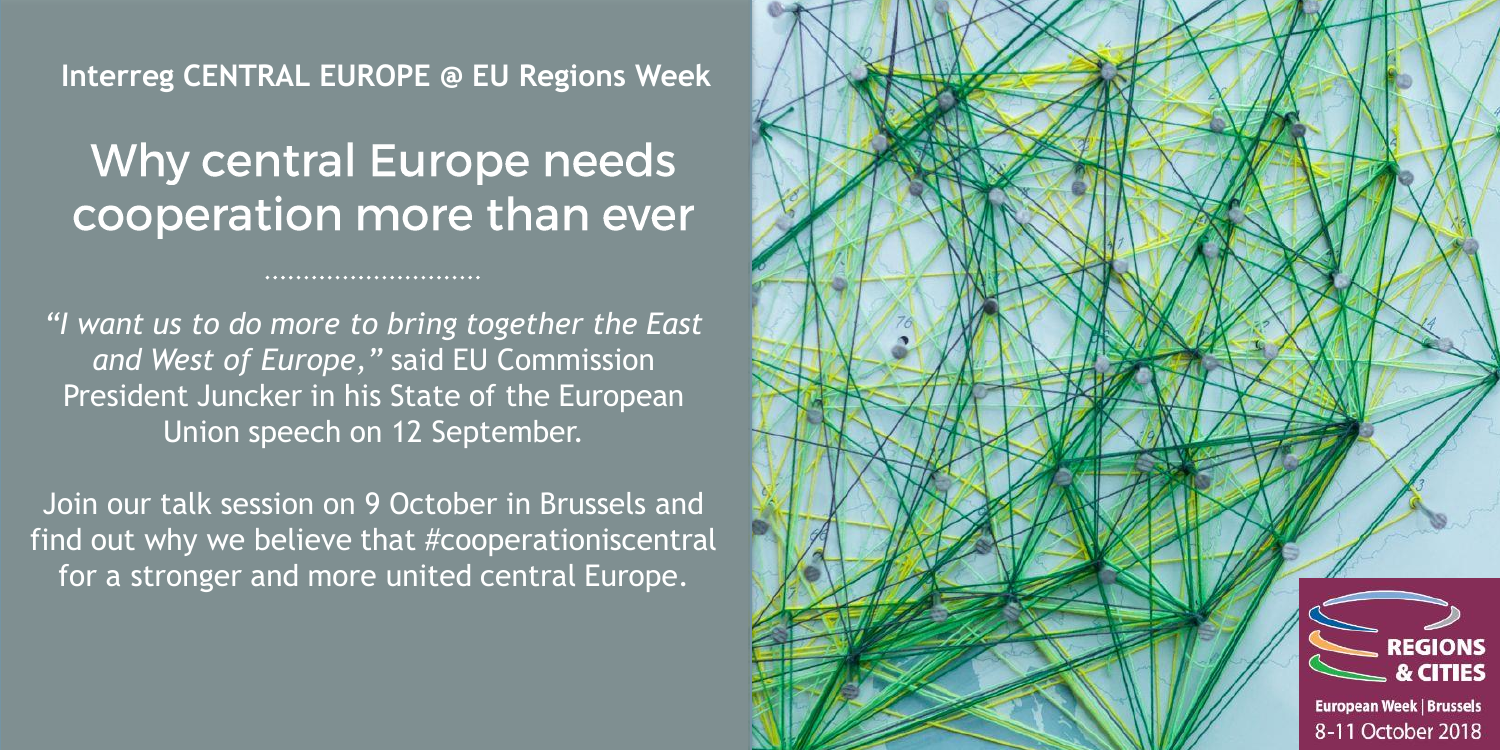

**Interreg CENTRAL EUROPE @ EU Regions Week**

## Transnational cooperation tomorrow as today?

Transnational programmes invite you to a jointly organised idea lab on 10 October at the EU Regions Week. Register and brainstorm with us about the future shape of cooperation in Europe.

If you want to learn more about cooperation before or after the idea lab, you can visit the joint exhibition stand of our programmes. Meet us and project partners from all over Europe from 9-12 October.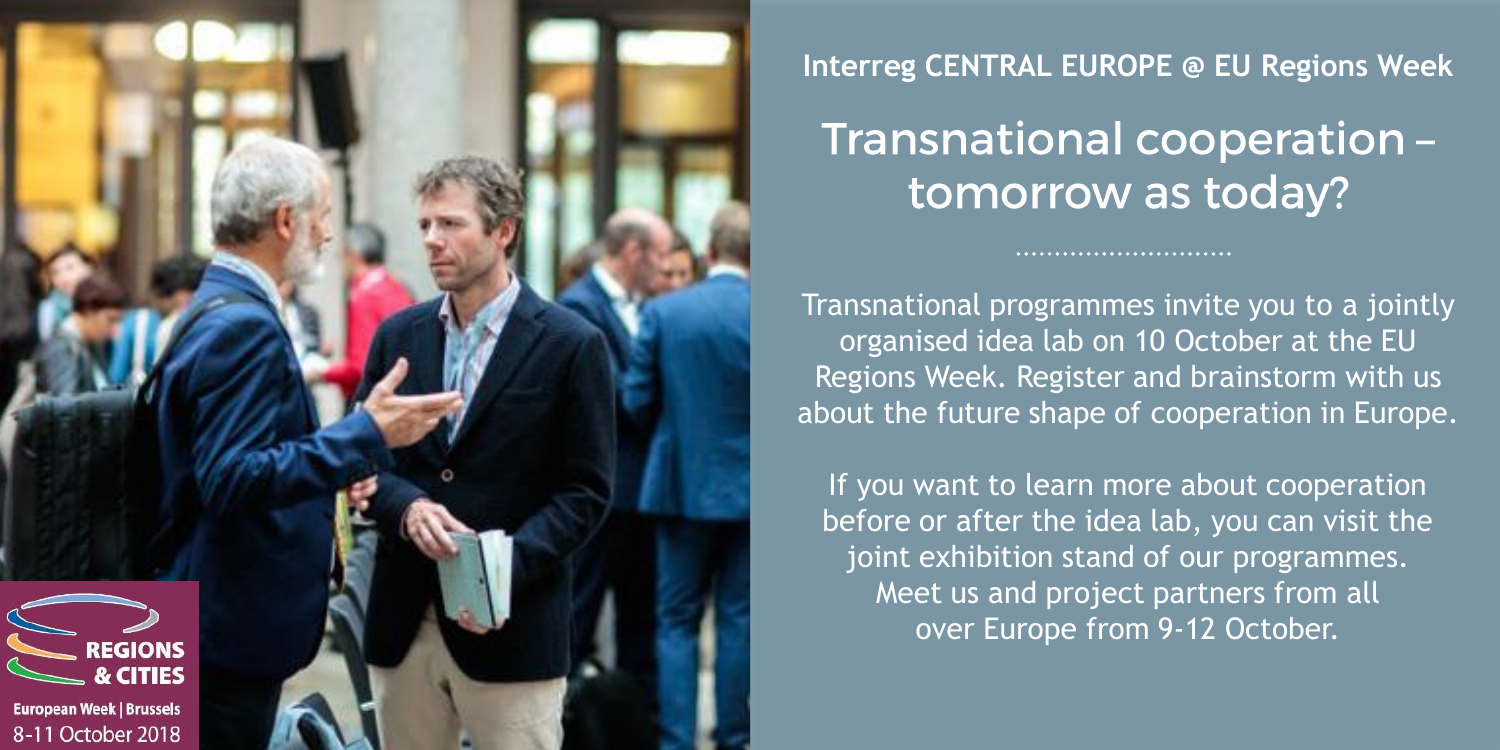#### **Interreg CENTRAL EUROPE @ EU Regions Week**

## **Cooperating on cultural** heritage in central Europe

2018 is the European Year of Cultural Heritage. At the EU Regions Week in Brussels, the European Commission and Oslo Region organise workshops that will explore the role of cooperation for cultural heritage, creative industries and arts.

You can learn more about achievements of Interreg CENTRAL EUROPE culture projects in both workshops.

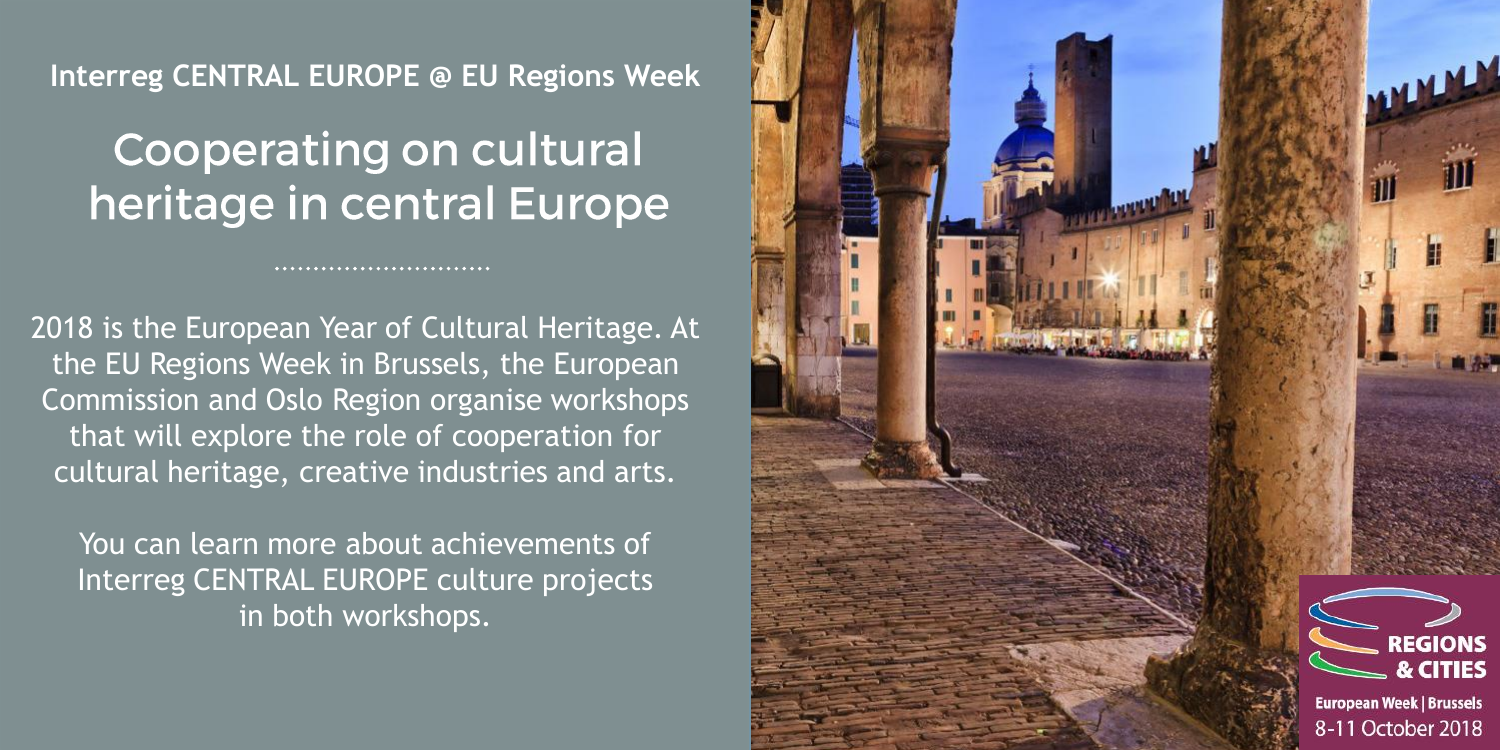

Interreg CENTRAL EUROPE @ EU Presidency 2018

Why accessibility matters in museums - a project visit

Museums are places where everyone should be able to see and learn about our cultural heritage. But many museums in central Europe still encounter difficulties in becoming more accessible.

Our COME-IN! project presented achievements of their cooperation to policy makers from EU finance ministries at the fringe of an Austrian EU Presidency meeting. The financial attachés could experience the museum as visitors with visual impairments.